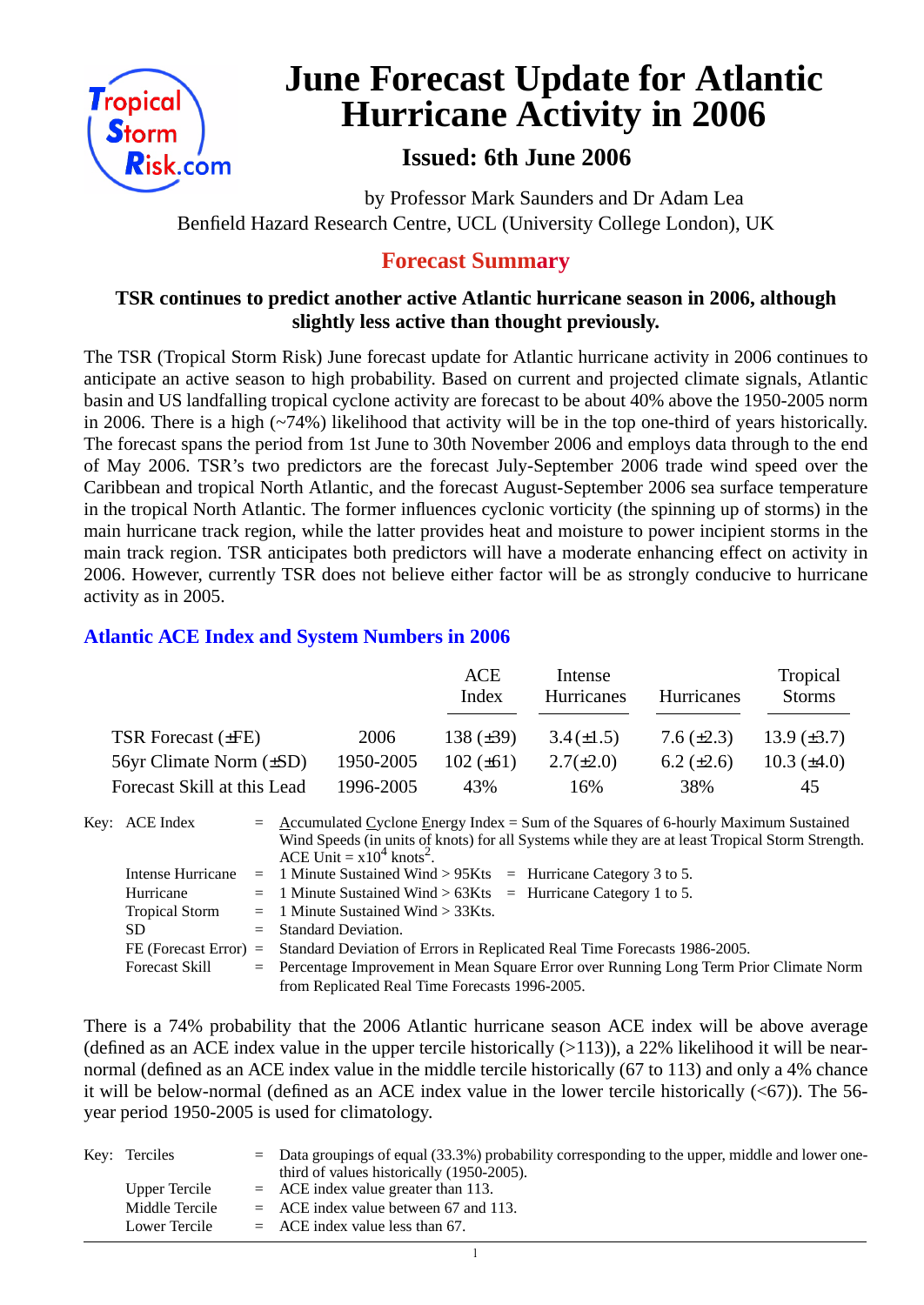#### **ACE Index & Numbers Forming in the MDR, Caribbean Sea and Gulf of Mexico in 2006**

|                              |           | ACE<br>Index   | Intense<br>Hurricanes | <b>Hurricanes</b> | Tropical<br><b>Storms</b> |
|------------------------------|-----------|----------------|-----------------------|-------------------|---------------------------|
| <b>TSR Forecast (±FE)</b>    | 2006      | 112 $(\pm 39)$ | $3.1(\pm 1.3)$        | 5.4 $(\pm 1.6)$   | $9.2 \ (\pm 2.2)$         |
| 56yr Climate Norm $(\pm SD)$ | 1950-2005 | 79 $(\pm 60)$  | $2.3(\pm 1.9)$        | 4.3 $(\pm 2.5)$   | 7.1 $(\pm 3.4)$           |
| Forecast Skill at this Lead  | 1996-2005 | 43%            | 24%                   | 48%               | 61\%                      |

The Atlantic hurricane Main Development Region (MDR) is the region  $10^{\circ}N - 20^{\circ}N$ ,  $20^{\circ}W - 60^{\circ}W$ between the Cape Verde Islands and the Caribbean Lesser Antilles. A storm is defined as having formed within this region if it reached at least tropical depression status while in the area.

There is an 71% probability that in 2006 the MDR, Caribbean Sea and Gulf of Mexico ACE index will be above average (defined as an ACE index value in the upper tercile historically (>91)), a 27% likelihood it will be near-normal (defined as an ACE index value in the middle tercile historically (35 to 91) and only a 2% chance it will be below-normal (defined as an ACE index value in the lower tercile historically (<35)). The 56-year period 1950-2005 is used for climatology.

#### **USA Landfalling ACE Index and Numbers in 2006**

|                                        |      | ACE<br>Index      | Hurricanes        | Tropical<br><b>Storms</b> |  |
|----------------------------------------|------|-------------------|-------------------|---------------------------|--|
| TSR Forecast $(\pm FE)$                | 2006 | $3.5 \ (\pm 1.7)$ | $2.0 \ (\pm 1.4)$ | 4.3 $(\pm 2.1)$           |  |
| 56yr Climate Norm $(\pm SD)$ 1950-2005 |      | $2.5 \ (\pm 2.2)$ | $1.5 \ (\pm 1.3)$ | 3.1 $(\pm 2.0)$           |  |
| Forecast Skill at this Lead 1996-2005  |      | 29%               | 22%               | 17%                       |  |

| Key: ACE Index           | $=$ Accumulated Cyclone Energy Index $=$ Sum of the Squares of hourly Maximum     |
|--------------------------|-----------------------------------------------------------------------------------|
|                          | Sustained Wind Speeds (in units of knots) for all Systems while they are at least |
|                          | Tropical Storm Strength and over the USA Mainland (reduced by a factor of 6).     |
|                          | ACE Unit $= x10^4$ knots <sup>2</sup> .                                           |
| Landfall Strike Category | $=$ Maximum 1 Minute Sustained Wind of Storm Directly Striking Land.              |
| USA Mainland             | $=$ Brownsville (Texas) to Maine.                                                 |

USA landfalling intense hurricanes are not forecast since we have no skill at any lead.

There is a 70% probability that in 2006 the USA landfalling ACE index will be above average (defined as a USA ACE index value in the upper tercile historically (>2.63)), a 22% likelihood it will be near-normal (defined as a USA ACE index value in the middle tercile historically (1.14 to 2.63) and only an 8% chance it will be below-normal (defined as a USA ACE index value in the lower tercile historically  $(\le 1.14)$ ). The 56-year period 1950-2005 is used for climatology.

#### **Caribbean Lesser Antilles Landfalling Numbers in 2006**

|                                |                                                                                                                                                                                                                                                                                                                             | <b>ACE</b><br>Index                                             | Intense<br>Hurricanes | Hurricanes      | Tropical<br><b>Storms</b> |  |
|--------------------------------|-----------------------------------------------------------------------------------------------------------------------------------------------------------------------------------------------------------------------------------------------------------------------------------------------------------------------------|-----------------------------------------------------------------|-----------------------|-----------------|---------------------------|--|
| TSR Forecast $(\pm FE)$        | 2006                                                                                                                                                                                                                                                                                                                        | $2.0 (\pm 1.2)$                                                 | $0.3 \ (\pm 0.4)$     | $0.6 (\pm 0.6)$ | $1.4(\pm 1.0)$            |  |
| $56yr$ Climate Norm $(\pm SD)$ | 1950-2005                                                                                                                                                                                                                                                                                                                   | 1.4 $(\pm 2.0)$                                                 | $0.3 \ (\pm 0.5)$     | $0.4~(\pm 0.7)$ | $1.1 (\pm 1.0)$           |  |
| Forecast Skill at this Lead    | 1996-2005                                                                                                                                                                                                                                                                                                                   | 9%                                                              | 12%                   | 17%             | $0\%$                     |  |
| Key: ACE Index                 | $=$ Accumulated Cyclone Energy Index = Sum of the Squares of hourly Maximum<br>Sustained Wind Speeds (in units of knots) for all Systems while they are at least<br>Tropical Storm Strength and within the boxed region $(10^0N-18^0N, 60^0W-63^0W)$<br>(reduced by a factor of 6). ACE Unit = $x10^4$ knots <sup>2</sup> . |                                                                 |                       |                 |                           |  |
| r andfall Strike Category ا    |                                                                                                                                                                                                                                                                                                                             | Maximum 1 Minute Sustained Wind of Storm Directly Striking Land |                       |                 |                           |  |

| Landfall Strike Category | $=$ Maximum 1 Minute Sustained Wind of Storm Directly Striking Land. |
|--------------------------|----------------------------------------------------------------------|
| Lesser Antilles          | $=$ Island Arc from Anguilla to Trinidad Inclusive.                  |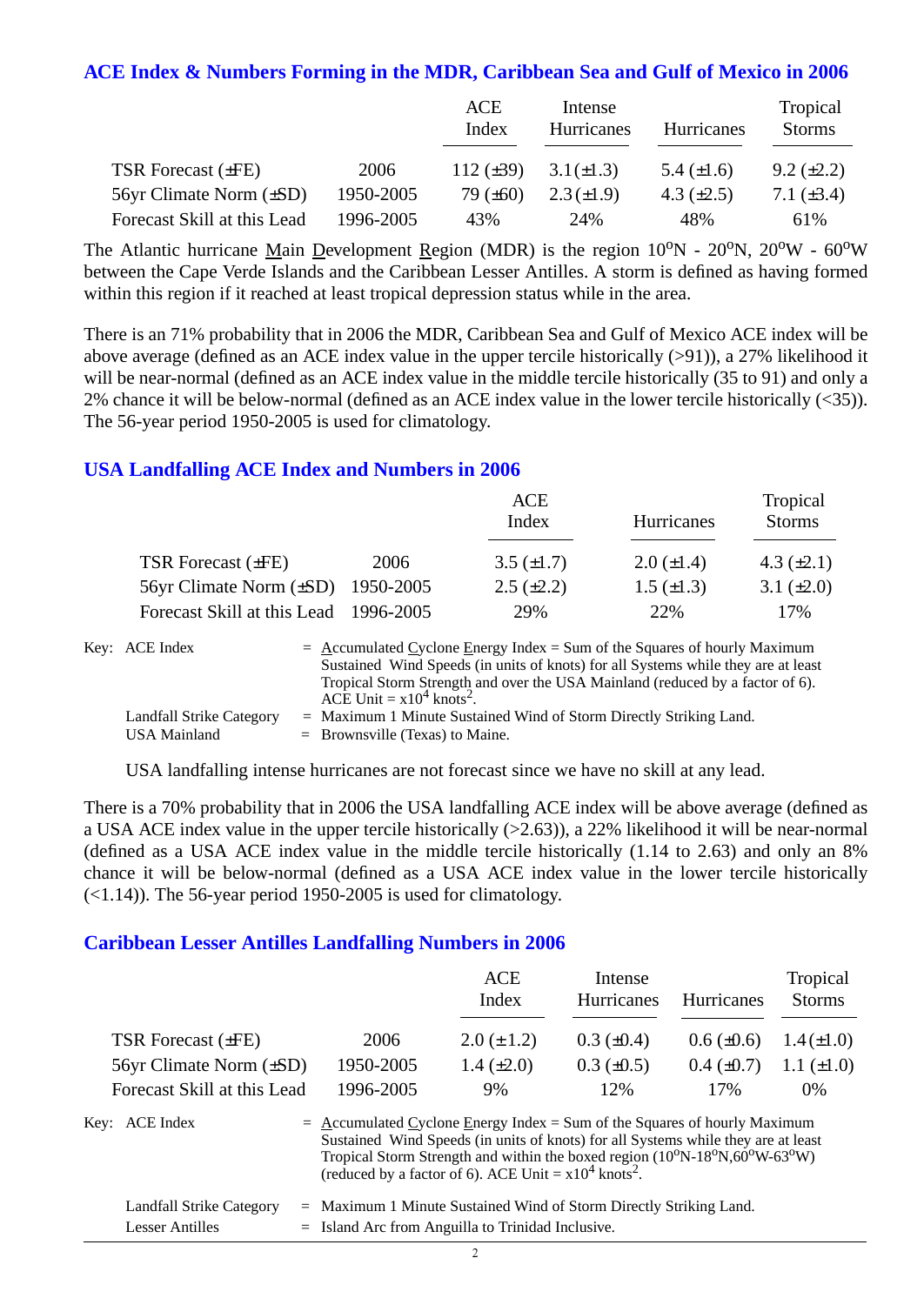#### **Key Predictors for 2006**

The key factors behind the TSR forecast for an above-average hurricane season in 2006 are the anticipated moderate enhancing effect of July-September forecast trade winds at 925mb height over the Caribbean Sea and tropical North Atlantic region  $(7.5^{\circ}N - 17.5^{\circ}N, 30^{\circ}W - 100^{\circ}W)$ , and of August-September forecast sea surface temperature for the Atlantic MDR ( $10^{\circ}$ N -  $20^{\circ}$ N,  $20^{\circ}$ W -  $60^{\circ}$ W). The current forecasts for these predictors are  $0.31\pm0.53$  ms<sup>-1</sup> (down from last month's value of  $0.46\pm0.59$ )  $\text{ms}^{-1}$ ) weaker than normal (1976-2005 climatology), and 0.21±0.22<sup>o</sup>C (up from last month's value of  $0.18\pm0.24$ <sup>o</sup>C) warmer than normal (1976-2005 climatology). The forecast skills (assessed for the period 1986-2005) for these predictors at this lead are 58% and 56% respectively. The reason for the slight fall in forecast hurricane activity for 2006 from last month is that August-September sea surface temperatures in the equatorial east Pacific are now forecast to be slightly warmer than thought previously.

#### **Further Information and Next Forecast**

Further information about TSR forecasts, verifications and hindcast skill as a function of lead time may be obtained from the TSR web site *http://tropicalstormrisk.com*. The next TSR monthly forecast update for the 2006 Atlantic hurricane season will be issued on the 5th July 2006.

#### **Appendix - Predictions from Previous Months**

| <b>Atlantic ACE Index and System Numbers 2006</b> |                     |                              |                   |                                    |                    |  |  |  |
|---------------------------------------------------|---------------------|------------------------------|-------------------|------------------------------------|--------------------|--|--|--|
|                                                   | <b>ACE</b><br>Index | Intense<br><b>Hurricanes</b> | Hurricanes        | Named<br>Tropical<br><b>Storms</b> |                    |  |  |  |
| Average Number (±SD) (1950-2005)                  |                     | $102 (\pm 61)$               | $2.7 (\pm 2.0)$   | 6.2 $(\pm 2.6)$                    | 10.3 $(\pm 4.0)$   |  |  |  |
|                                                   | 6 Jun 2006          | 138 $(\pm 39)$               | 3.4 $(\pm 1.5)$   | 7.6 $(\pm 2.3)$                    | 13.9 $(\pm 3.7)$   |  |  |  |
|                                                   | 5 May 2006          | 147 $(\pm 36)$               | 3.6 $(\pm 1.5)$   | $7.9 \ (\pm 2.2)$                  | 14.6 $(\pm 3.7)$   |  |  |  |
| <b>TSR Forecasts (±FE)</b>                        | 4 Apr 2006          | 152 $(\pm 46)$               | 3.8 $(\pm 1.7)$   | $8.2 (\pm 2.4)$                    | $15.4 \ (\pm 3.9)$ |  |  |  |
|                                                   | 6 Mar 2006          | 144 $(\pm 47)$               | 3.5 $(\pm 1.7)$   | 7.8 $(\pm 2.6)$                    | 14.6 $(\pm 4.1)$   |  |  |  |
|                                                   | 6 Feb 2006          | $172 (\pm 53)$               | 4.1 $(\pm 1.7)$   | $9.1 (\pm 2.9)$                    | 16.4 $(\pm 4.5)$   |  |  |  |
|                                                   | 4 Jan 2006          | $170 (\pm 59)$               | $4.0 \ (\pm 1.8)$ | $8.8 (\pm 2.8)$                    | 16.2 $(\pm 4.3)$   |  |  |  |
|                                                   | 6 Dec 2005          | 162 $(\pm 60)$               | $3.9 (\pm 1.8)$   | $8.5 (\pm 2.8)$                    | $15.7 (\pm 4.5)$   |  |  |  |
|                                                   | 31 May 2006         |                              | 5                 | 9                                  | 17                 |  |  |  |
| <b>Gray Forecasts</b>                             | 4 Apr 2006          |                              | 5                 | 9                                  | 17                 |  |  |  |
|                                                   | 6 Dec 2005          |                              | 5                 | 9                                  | 17                 |  |  |  |
| <b>NOAA Forecast</b>                              | 22 May 2006         | 118-179                      | $4-6$             | $8 - 10$                           | $13 - 16$          |  |  |  |
| Meteorological Insti-<br>tute, Cuba Forecast      | 2 May 2006          |                              |                   | 9                                  | 15                 |  |  |  |

#### **1. Atlantic ACE Index and System Numbers**